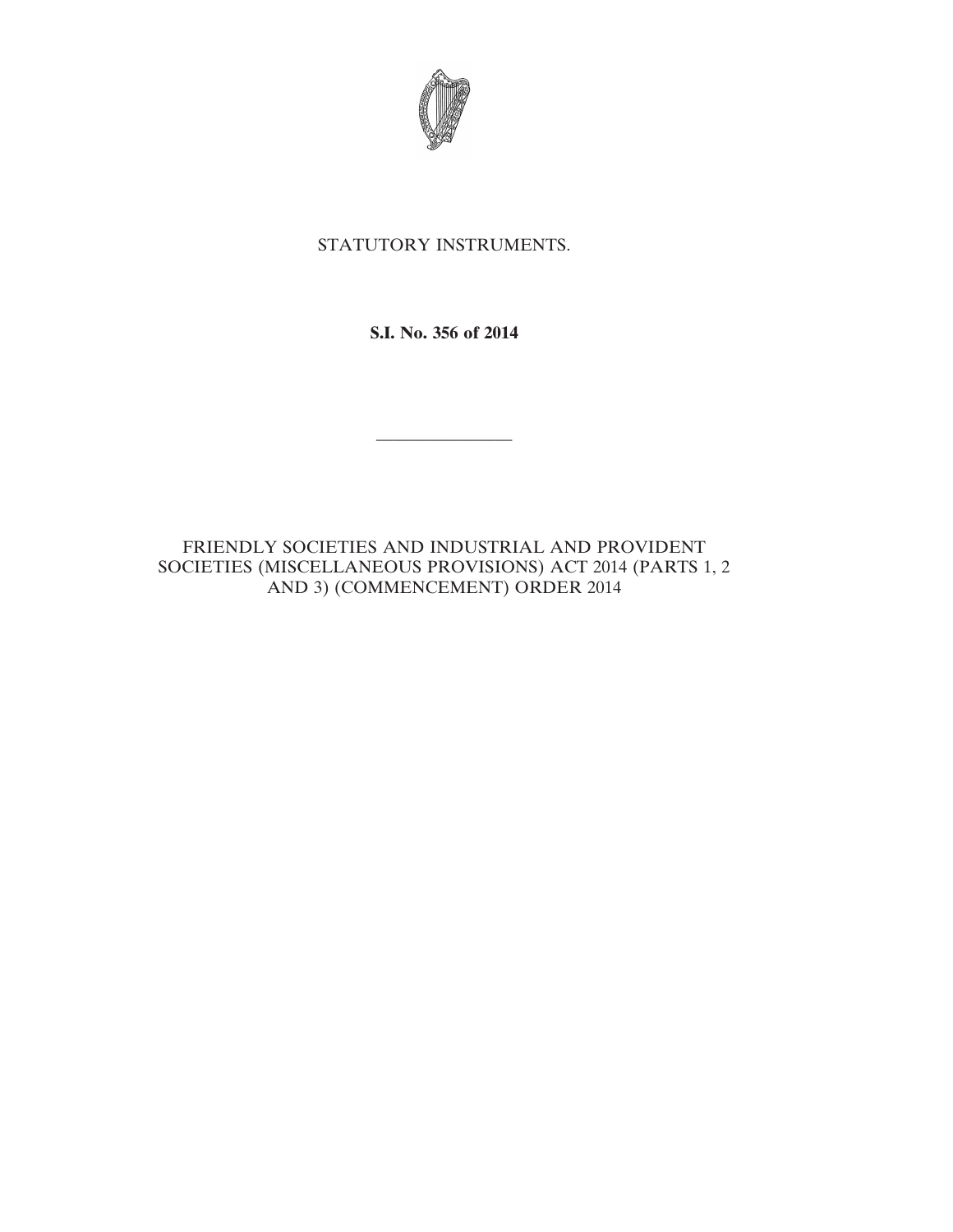## FRIENDLY SOCIETIES AND INDUSTRIAL AND PROVIDENT SOCIETIES (MISCELLANEOUS PROVISIONS) ACT 2014 (PARTS 1, 2 AND 3) (COMMENCEMENT) ORDER 2014

I, RICHARD BRUTON, Minister for Jobs, Enterprise and Innovation, in exercise of the powers conferred on me by section 1(4) of the Friendly Societies and Industrial and Provident Societies (Miscellaneous Provisions) Act 2014 (No. 19 of 2014), hereby order as follows:

1. This Order may be cited as the Friendly Societies and Industrial and Provident Societies (Miscellaneous Provisions) Act 2014 (Parts 1, 2 and 3) (Commencement) Order 2014.

2. The 28th day of July 2014 is appointed as the day upon which Parts 1, 2 and 3 of the Friendly Societies and Industrial and Provident Societies (Miscellaneous Provisions) Act 2014 (No. 19 of 2014) come into operation.



GIVEN under my Official Seal, 28 July 2014.

> RICHARD BRUTON, Minister for Jobs, Enterprise and Innovation.

*Notice of the making of this Statutory Instrument was published in "Iris Oifigiúil" of* 1*st August*, 2014.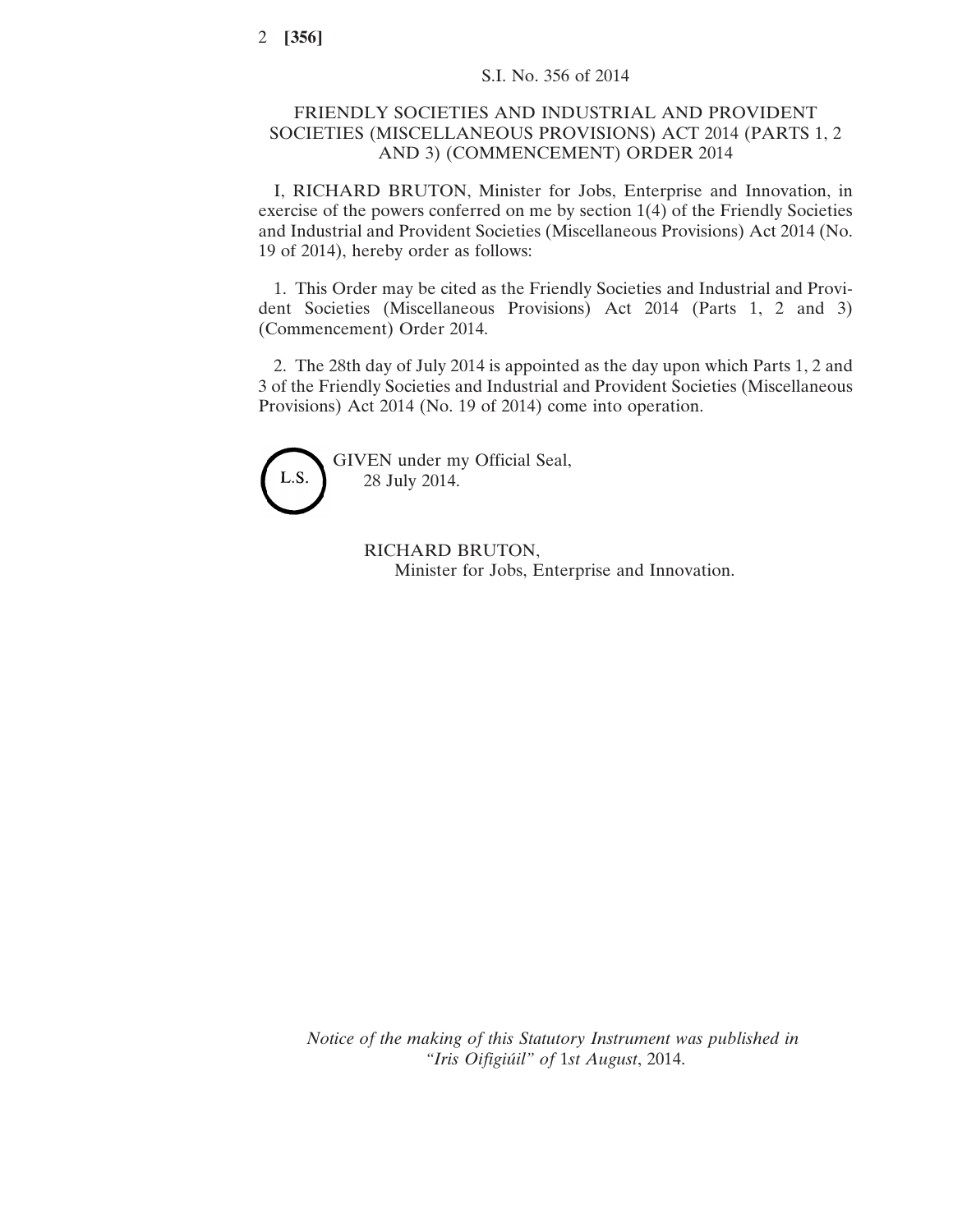**[356]** 3

## EXPLANATORY NOTE

*(This note is not part of the Instrument and does not purport to be a legal interpretation)*

This Order provides that Part 1, Part 2 and Part 3 of the Friendly Societies and Industrial and Provident Societies (Miscellaneous Provisions) Act 2014 will come into force on the 28th day of July, 2014.